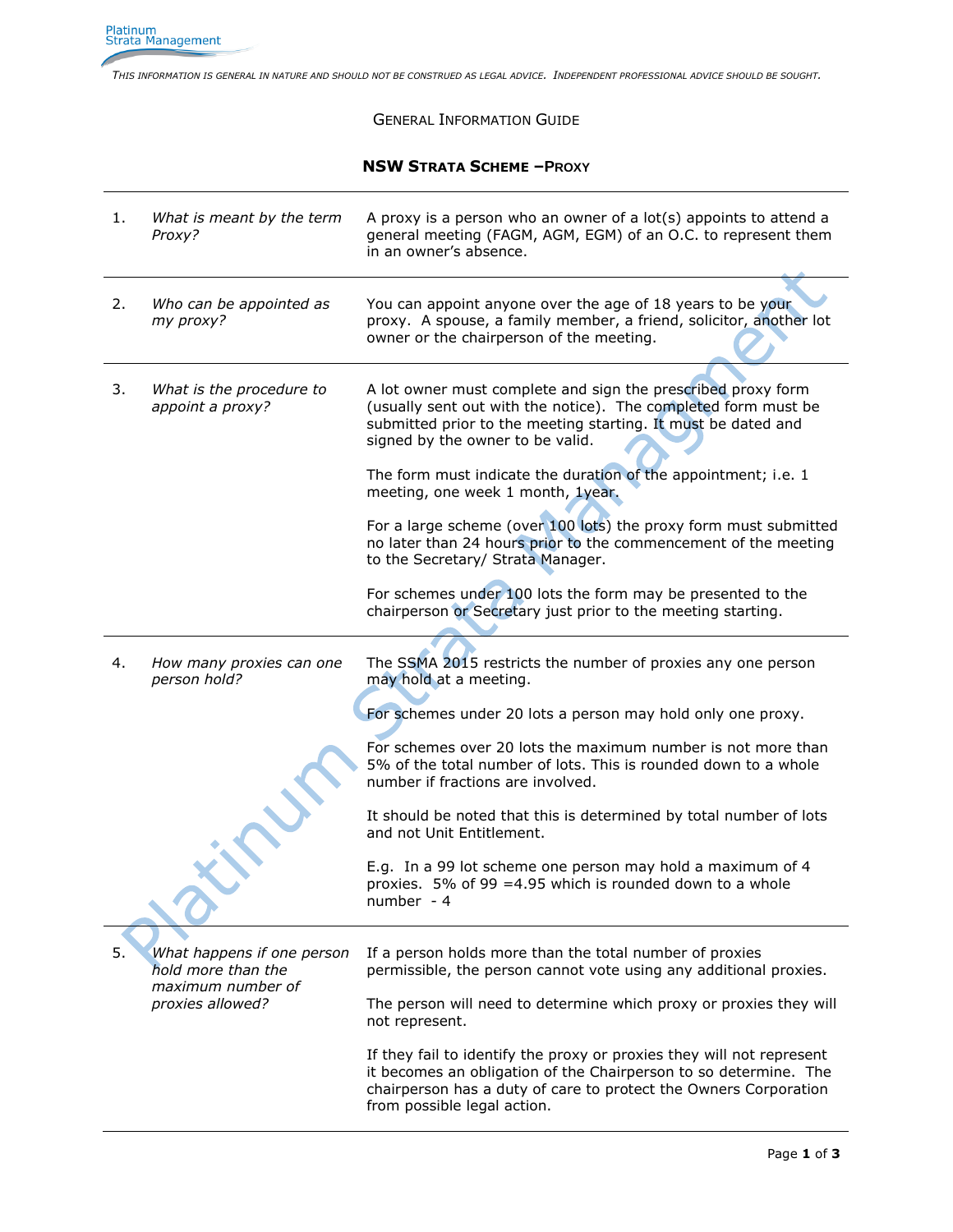*THIS INFORMATION IS GENERAL IN NATURE AND SHOULD NOT BE CONSTRUED AS LEGAL ADVICE. INDEPENDENT PROFESSIONAL ADVICE SHOULD BE SOUGHT.*

By voting on ineligible proxies the legitimacy of the resolutions may be changed in by another owner in NCAT.

- 6. *Is the Chairperson restricted to the same limit on proxies held or can they hold in excess of the 5%?*  The SSMA 2015 does not make any reference to a Chairperson being able hold any more proxies than prescribed for all other people. In other words, the Chairperson is also governed by the prescribed limits.
- 7. *What happens if I appoint a proxy and then I attend the meeting?* You assume your full rights and your proxy cannot participate in the meeting.

However, if you wish, you can be an observer and still have your proxy speak and vote on your behalf. It is one or the other situation. The role should not be exchanged back and forth within a meeting.

8. *What voting rights does a proxy have at a general meeting?*

A duly appointed proxy has the same voting rights as the owner(s) they represent.

Another owner in that scheme may be appointed as a proxy. In that situation that person has multiple votes – their own lot vote and one for each proxy they hold.

A proxy has the right to request a poll vote if they consider it appropriate.

Limitations may be imposed by the owner appointing the proxy. This should be noted on the proxy form.

A proxy cannot vote on any motion if:

The owner who appointed them is present at the meeting and votes on the motion.

- b) That will confer a pecuniary or other material benefit on the proxy.
	- i. If the proxy is a strata managing agent, building manager or on-site residential property manager they are prohibited by the SSMA 2015 from voting on that matter.
	- ii. Likewise, if a service provider to the O.C. is appointed as an owners proxy they cannot vote on any motion that would provide them with a material gain (e.g. a submitted quote; preferred provide status or such like)
- c) The right to vote on any such matter is limited by the proxy form.
- 9. *What is the situation of multiple proxies existing for one owner?*

**NEWS** 

It is the role of the Chairperson to role on the validity of proxies. However the SSMA 2015 directs that the most current dated proxy is the rightful instrument.